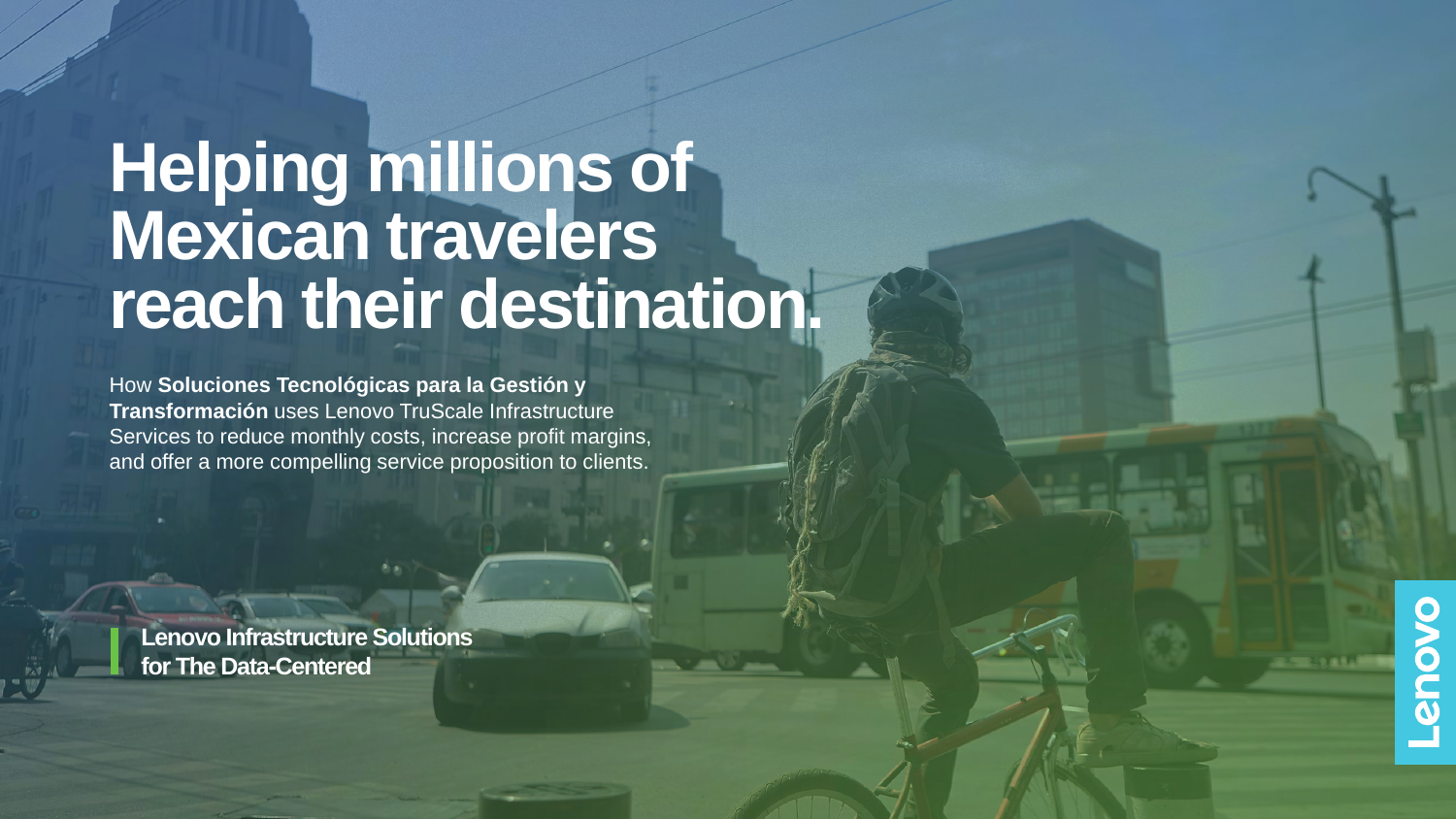# **Background**

**1** Many leading passenger transportation companies in Mexico rely on Soluciones Tecnológicas para la Gestión y Transformación (STGT) to help them connect people, families, and businesses. Based in Mexico City, the company provides IT infrastructure, application development, ERP solutions, and telephony services that ensure client operations run smoothly and on schedule.

STGT has broadened its client base in recent years. As well as serving the largest passenger transport company in Mexico, STGT also works with logistics, tourism, banking, and trading companies. To drive further growth, STGT looked to improve its value proposition to clients.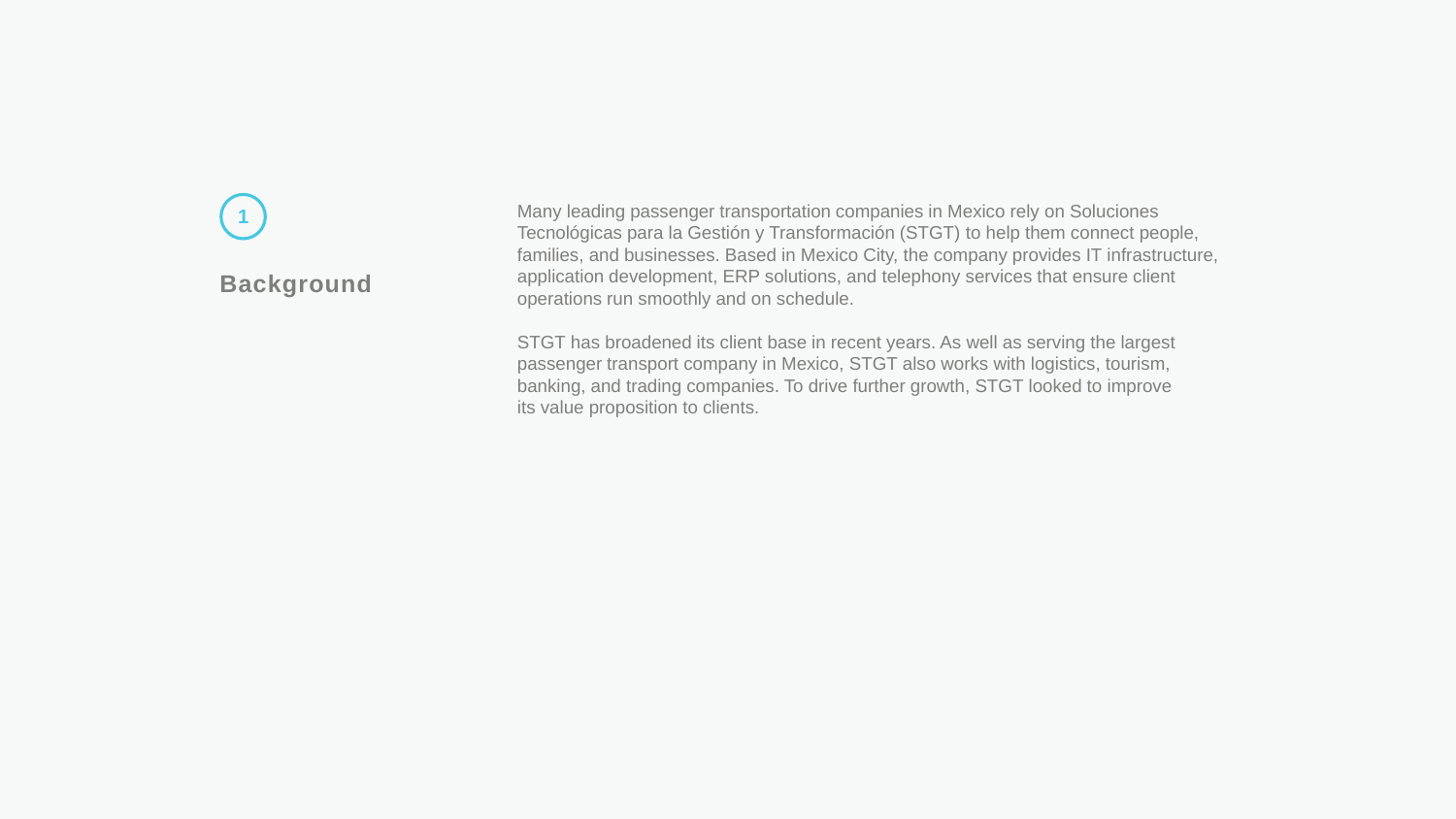## **Challenge 2**

Providing high-quality service has become increasingly challenging for STGT. First and foremost, clients demand exceptional performance and availability to support their core business, customer billing, and other key back-office systems. And at the same time, many organizations today want to develop and launch innovative web applications and IoT solutions to enhance the customer experience.

Previously, STGT purchased data center hardware outright to support client projects. This strategy carried drawbacks: it was time-consuming to provision and manage servers to ensure client systems were online 24/7/365 and the approach was also becoming unsustainable from a financial perspective.

Pedro Ramirez, CEO at STGT, explains: "Making regular CAPEX investments was having a negative impact on our profit margins. We saw the opportunity to offer more competitive pricing by increasing efficiency with a smarter technology procurement model."

As a first step, STGT planned to overhaul the infrastructure supporting the operations of the largest passenger transport client in Mexico—with coverage in Mexico and the United States—before extending the new approach to the rest of its client base. Essentially, STGT looked for a high-performance infrastructure that would scale dynamically in line with changing client needs, and a flexible commercial model that would help to contain costs.

"We targeted significant operational efficiencies with our new infrastructure. Rather than spending so much time managing hardware, we wanted to focus on digital innovation and better client services."

**Pedro Ramirez** CEO, Soluciones Tecnológicas para la Gestión y Transformación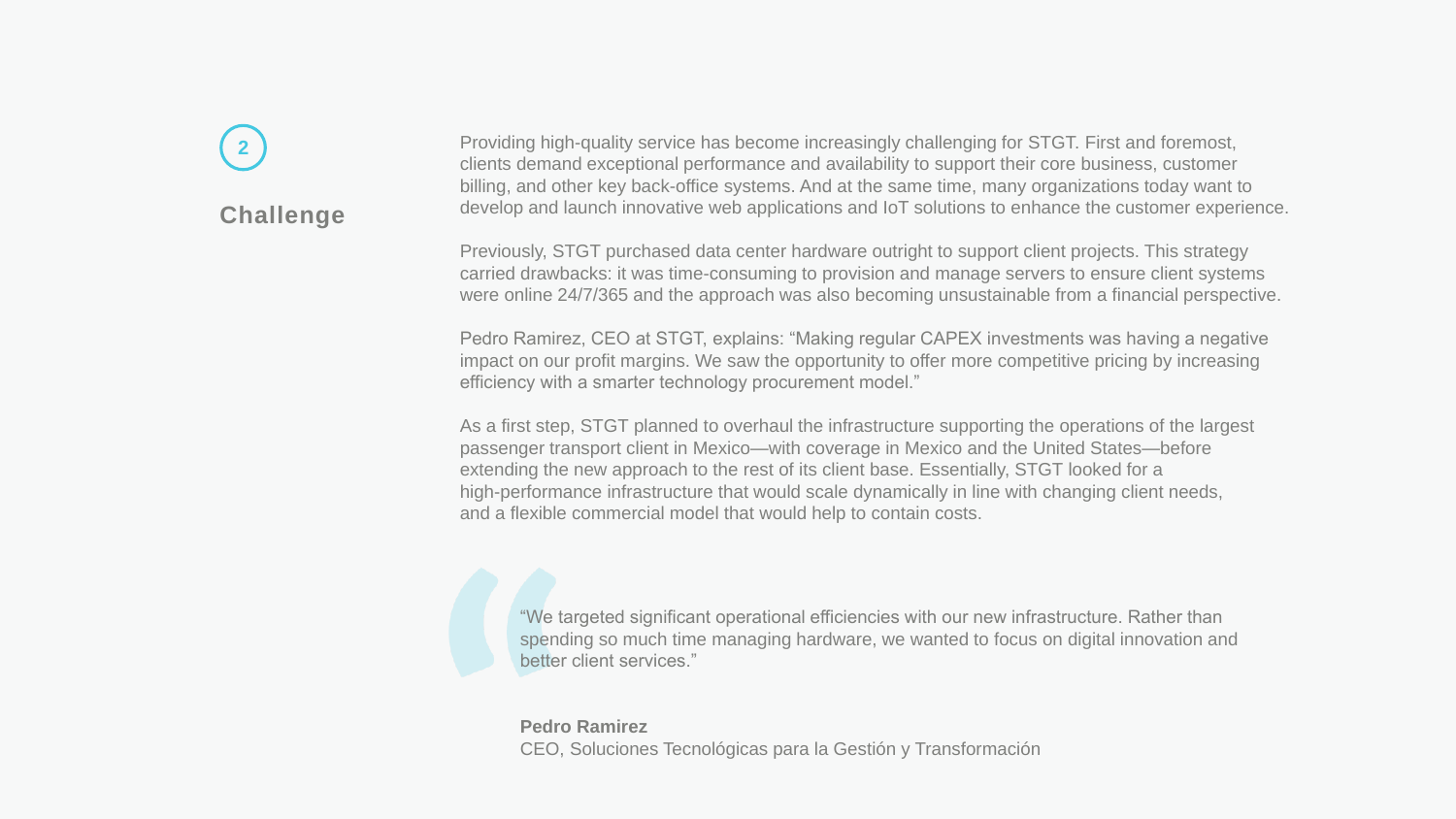#### **Why Lenovo? Consumption-based pricing and market-leading technologies.**

After mapping its requirements and assessing vendors, STGT decided to use Lenovo TruScale Infrastructure Services to support its client services. With the Lenovo solution, the company has access to servers, storage, and network hardware deployed on-premises at its data center, but with no upfront costs. Instead, STGT pays only for the infrastructure resources actually consumed.

Pedro Ramirez explains: "Lenovo TruScale Infrastructure Services fitted our requirements perfectly, delivering leading-edge solutions and support without the need for CAPEX investment. Crucially, the model would enable us to provision capacity quickly and easily to support our clients. The Lenovo team was also excellent, immediately understanding our objectives and explaining how things would work."

Within each server used by STGT, Lenovo XClarity Controller collects data on performance and usage to enable out-of-band monitoring and accurate metering. Lenovo Managed Services delivers 24/7 proactive monitoring of the infrastructure, and performs all management and maintenance tasks, while Lenovo business partner Xserv operates a help desk to remedy client issues.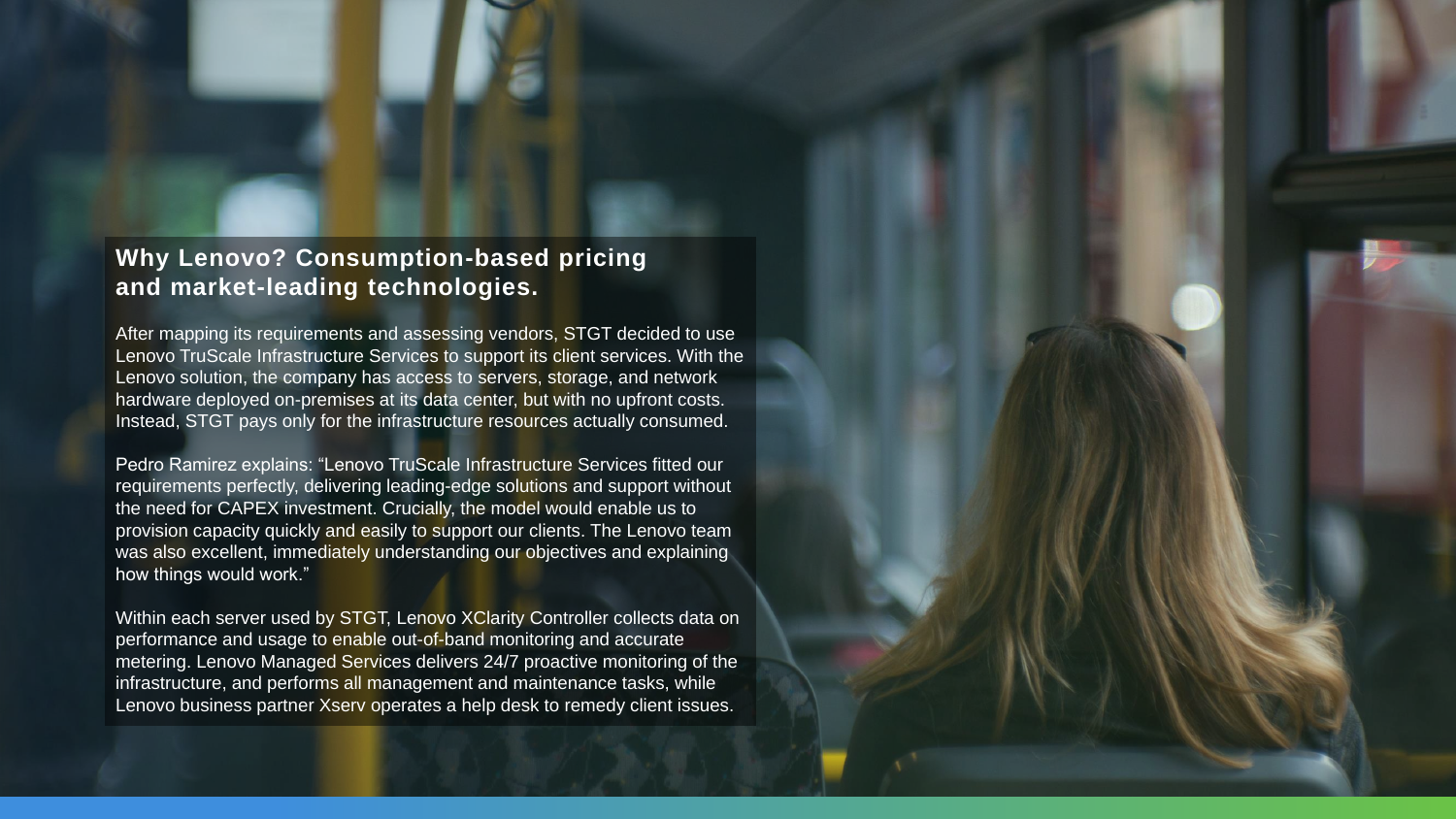"We wanted to standardize on Intel Xeon Scalable processors across our server landscape to unlock efficiencies and as many of our clients regard them as the best available. When we learned about the well-established partnership between Lenovo and Intel, we knew we were making the right choice."

**Pedro Ramirez**

CEO, Soluciones Tecnológicas para la Gestión y Transformación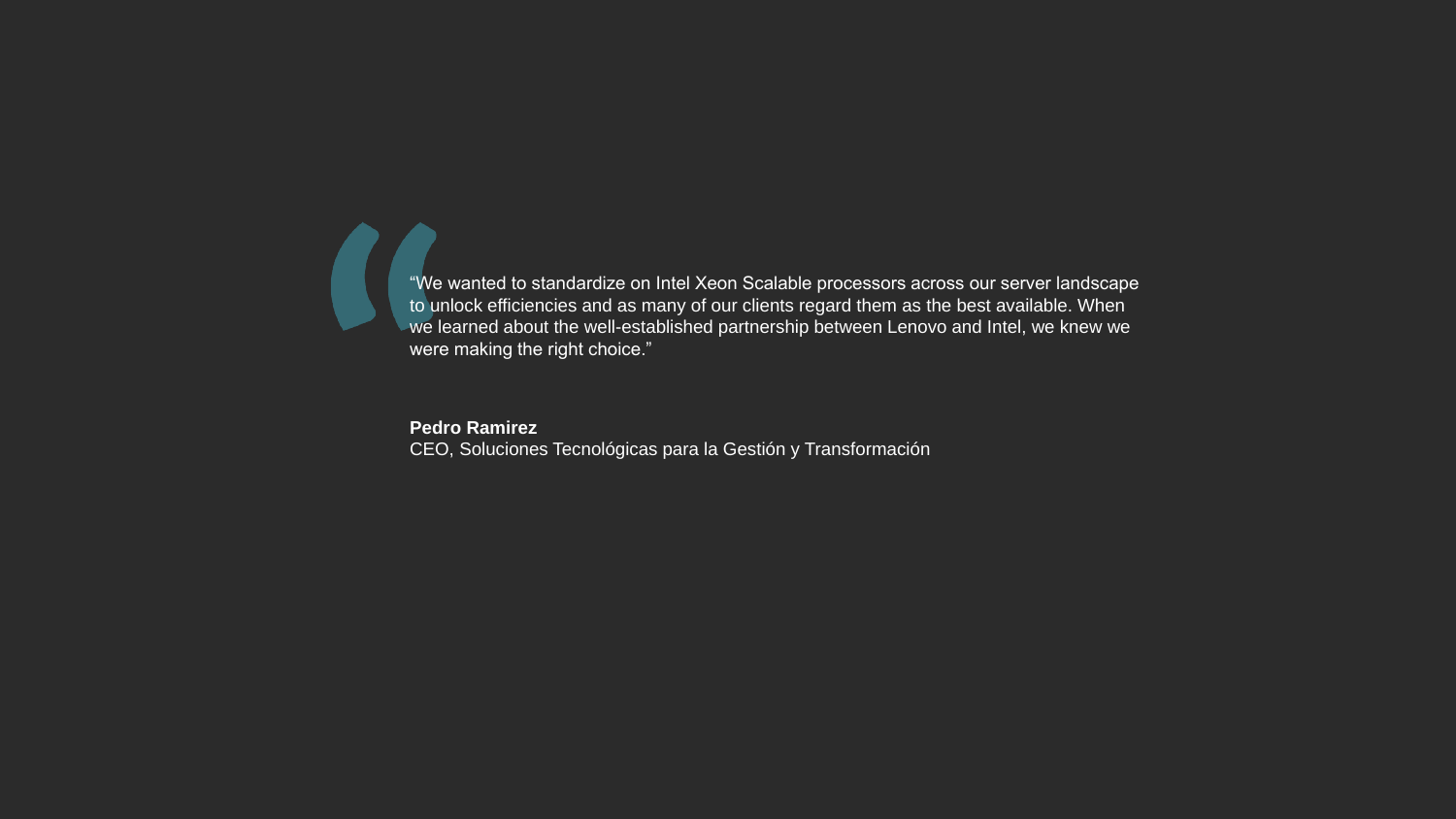#### **A rapid implementation that exceeded expectations.**

Working with Lenovo, STGT deployed the infrastructure, including Lenovo ThinkSystem SR850, SR650, and SR530 servers, Lenovo ThinkSystem DE6000F and DE2000H storage arrays, and Lenovo ThinkSystem DB620S switches. The company uses the VMware vSphere hypervisor, and runs many client workloads on the set-up, including IBM Db2, SAP, ticketing, and vehicle maintenance systems.

Pedro Ramirez continues: "Lenovo delivered a rapid, seamless implementation that exceeded our expectations. Normally, companies experience some disruption when undertaking a complex, large-scale migration from one set-up to a new infrastructure. Lenovo provided clear communications, delivered the hardware ahead of schedule, and coordinated the process very effectively."

"Lenovo TruScale Infrastructure Services forms an essential part of our operations, providing a reliable foundation to run critical systems for clients—from sales and billing to web applications."

#### **Pedro Ramirez**

CEO, Soluciones Tecnológicas para la Gestión y Transformación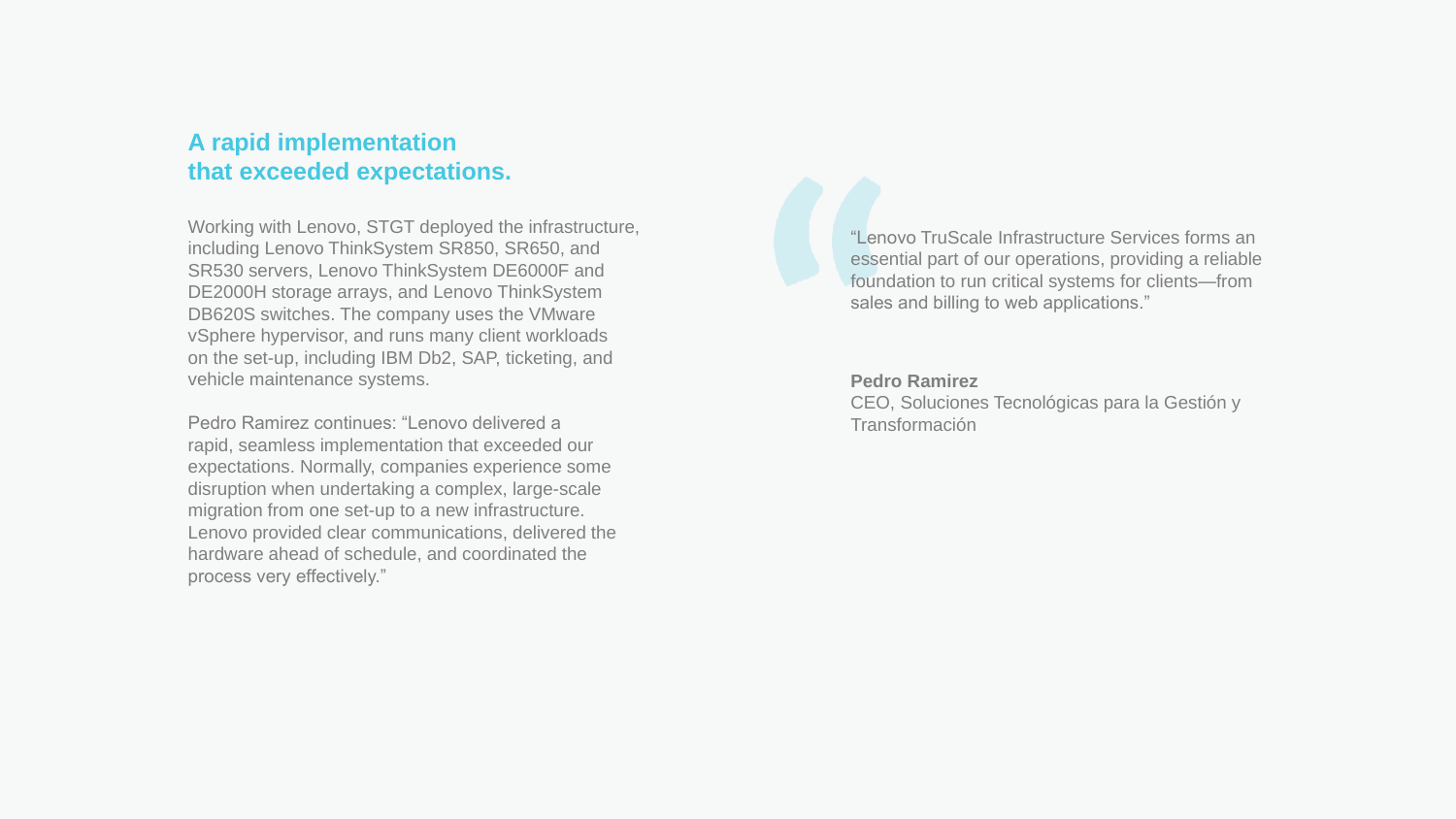#### **Results**

**3** Your Mith Lenovo TruScale Infrastructure Services, STGT has developed a much more cost-effective financial model. Rather than purchasing costly new hardware, the company can scale server and storage capacity in line with client workloads. This nimble, OPEX-based approach has helped STGT to significantly reduce monthly costs, contributing to higher profit margins.

> The Lenovo TruScale Infrastructure Services solution also enables STGT to present a more attractive value proposition to clients. The company no longer proposes contracts with upfront fees, instead offering flexible monthly billing that allows clients to manage their finances more efficiently. The performance and resilience of the Lenovo hardware also have a positive impact on client services. For example, STGT has reduced database transaction times by 30%, and achieved the highest levels of availability.

Pedro Ramirez comments: "Companies hardly believe us when we tell them we can support 99.95% data availability for their critical customer-facing systems. But when we explain we have 24/7 monitoring from Lenovo and a responsive help desk on hand to tackle their problems quickly, they soon understand that we can deliver the most robust protection against downtime."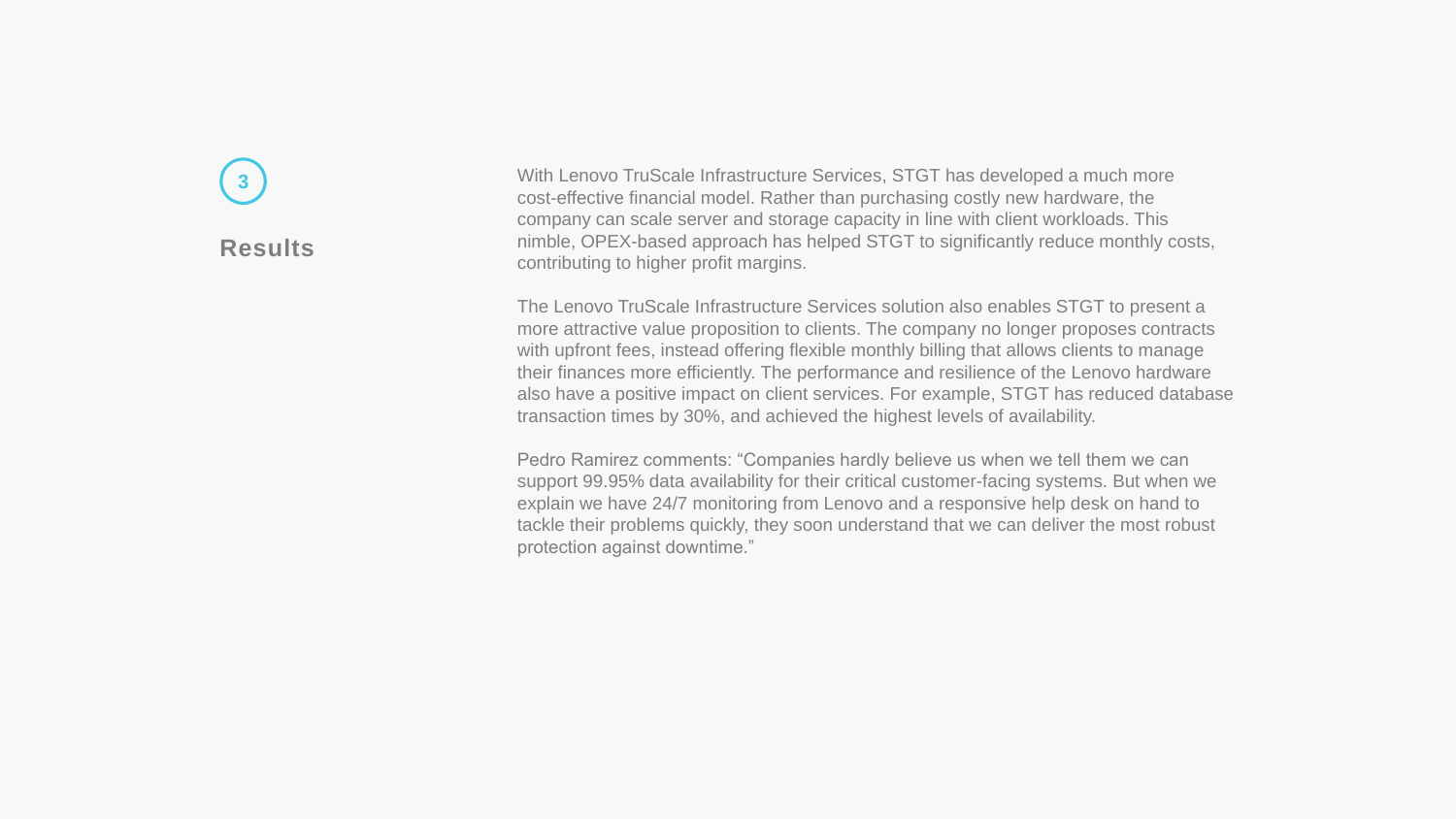## **Results 3**

These enhanced offerings are helping STGT to win new business, as clients that hesitated about upfront charges are keen to take advantage of flexible fees. One major logistics company recently migrated their SAP systems to STGT's infrastructure to harness the exceptional stability of the Lenovo hardware.

Pedro Ramirez concludes: "As Lenovo handles infrastructure management, we now devote more resources to building new digital services for clients. With Lenovo TruScale Infrastructure Services, we are becoming a more agile company, delivering higher-quality services to clients while significantly reducing our costs. In the years ahead, the Lenovo solution will help us to achieve sustainable growth."



- **Significantly lower monthly costs with flexible consumption-based OPEX model**
- **99.95% data availability supports a more compelling service proposition for prospective clients**
- **30% reduction in database transaction times thanks to improved server performance**
- **Fully managed service frees employees to focus on innovation and client services**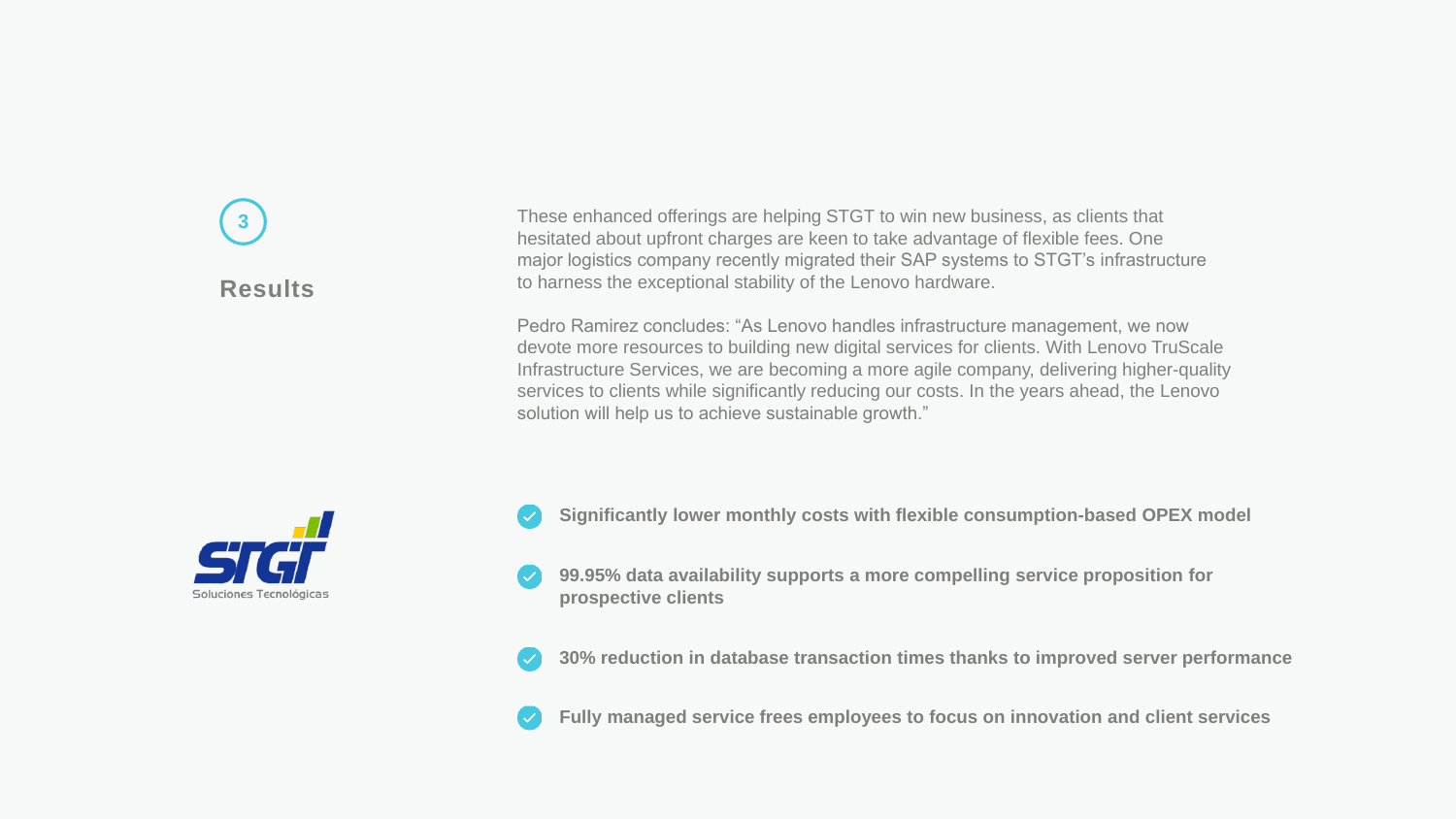"Working with Lenovo has been excellent. We see such close alignment between Lenovo and STGT that we are exploring the potential of becoming a Lenovo business partner, providing everything from infrastructure to Lenovo PCs and laptops to our clients."

**Pedro Ramirez**

 $\blacksquare$ 

CEO, Soluciones Tecnológicas para la Gestión y Transformación